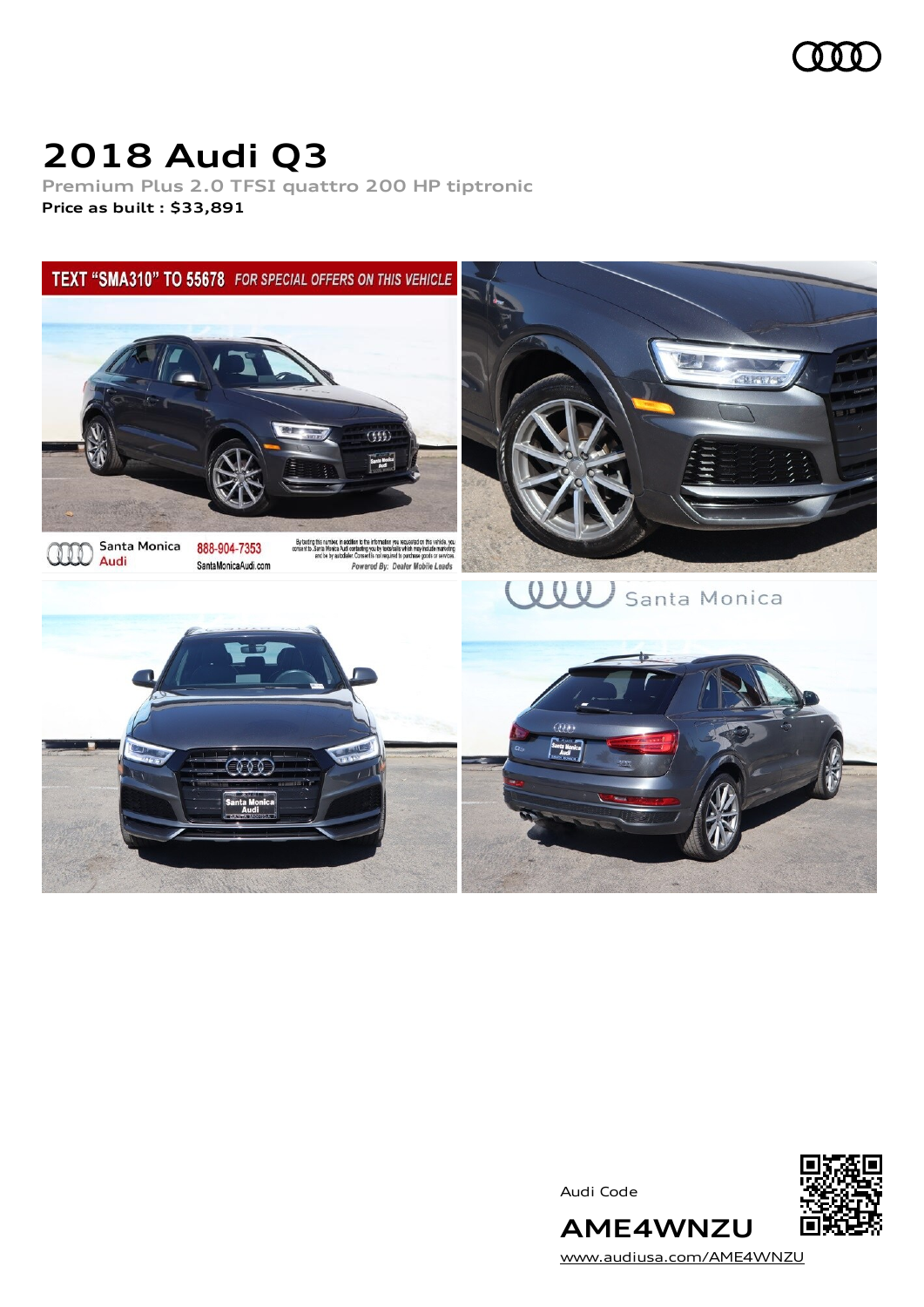## **Summary**

**Audi 2018 Audi Q3** Premium Plus 2.0 TFSI quattro 200 HP tiptronic

**Price as buil[t](#page-8-0)** \$33,891

### **Exterior colour**

Daytona Gray pearl

### **Interior colour**

| Seats     | black        |
|-----------|--------------|
| Dashboard | black        |
| Carpet    | black        |
| Headliner | lunar silver |

### **Technical Specifications**

| Engine type                  | Four-cylinder                                 |
|------------------------------|-----------------------------------------------|
| stroke                       | Displacement/Bore and 1,984/82.5 x 92.8 cc/mm |
| Torque                       | 207 @ 1,700 - 5,000 lb-ft@rpm                 |
| Top track speed              | 130 mph mph                                   |
| Acceleration (0 - 60<br>mph) | 8.2 sec. seconds                              |
| Recommended fuel             | Premium                                       |

### TEXT "SMA310" TO 55678 FOR SPECIAL OFFERS ON THIS VEHICLE



Santa Monica Audi

888-904-7353 SantaMonicaAudi.com

# By lacting this number, in addition to the information you requested on this vehicle, you consent to .<br>Santa Monica Audi contacting you by installable which may include marketing<br>and be by autodiate: Consent is not requir

### **Further Information**

| Warranty        | No           |
|-----------------|--------------|
|                 |              |
| Mileage         | 18,743 miles |
| Type of vehicle | Used car     |
|                 |              |

#### **Audi Code** AME4WNZU

**Your configuration on www.audiusa.com** [www.audiusa.com/AME4WNZU](https://www.audiusa.com/AME4WNZU)

**Commission number** 150cc4620a0e09b0079f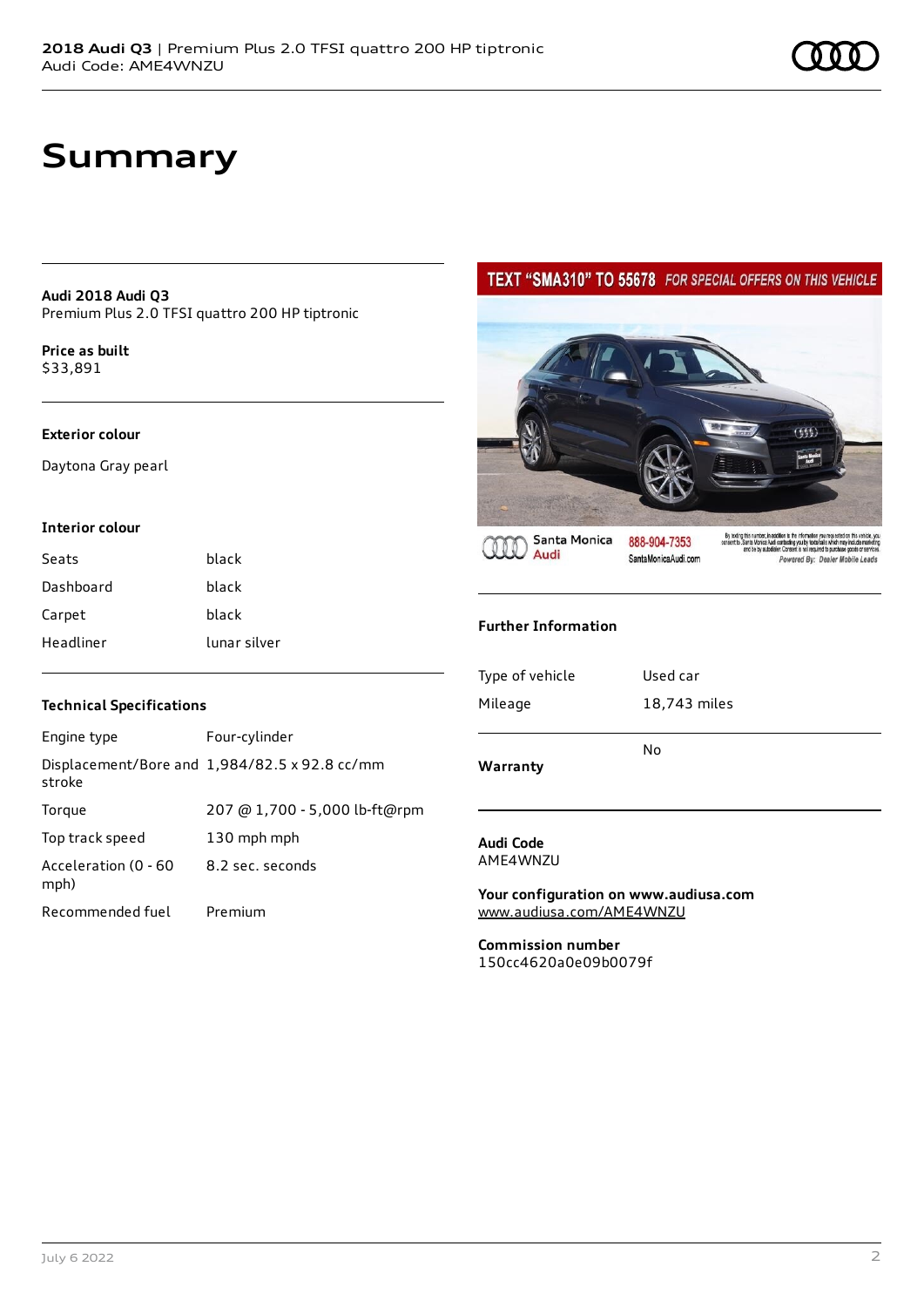

## **Standard features**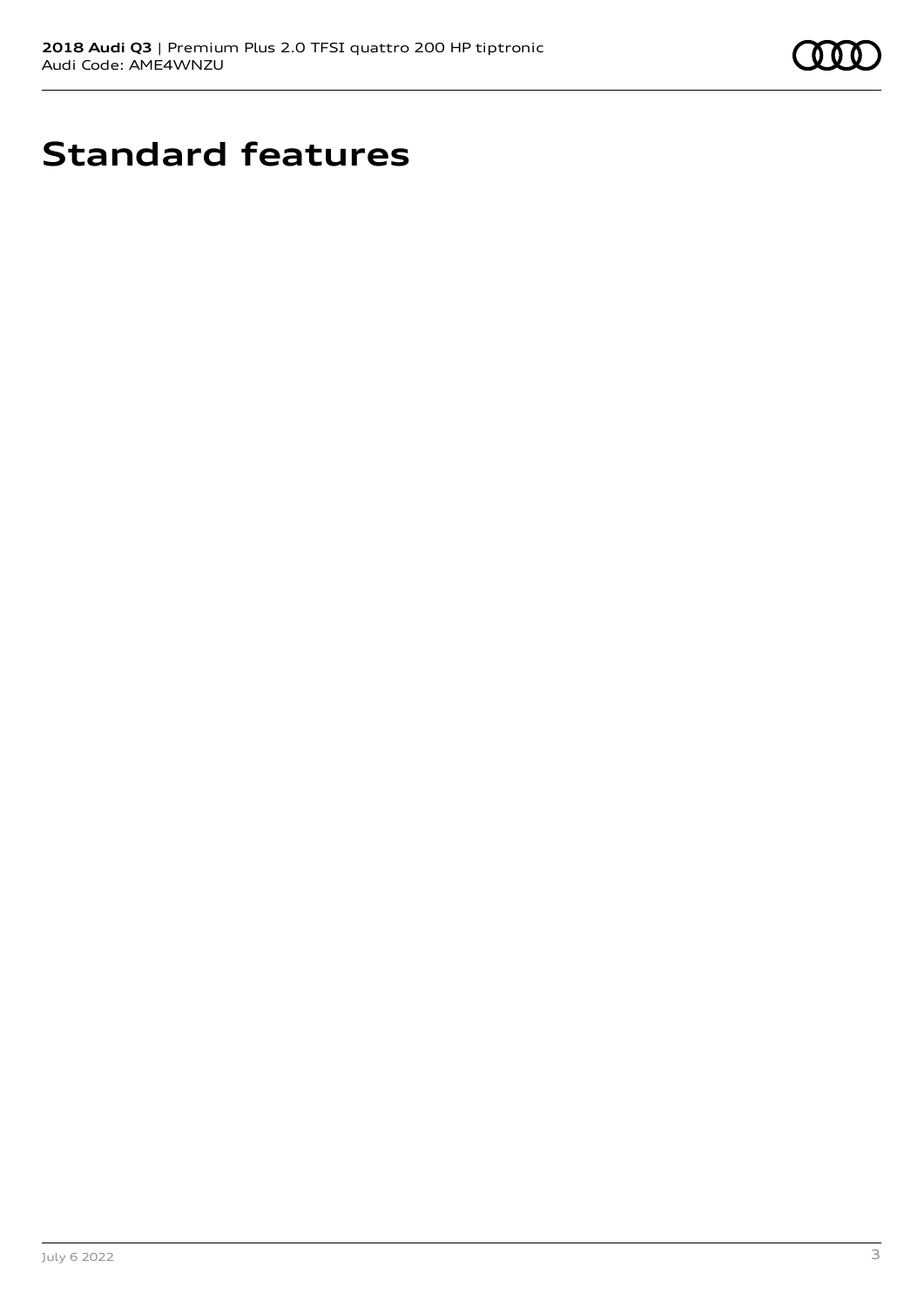## **Dealer remarks**

2018 Audi Q3 2.0T Premium Plus quattro Daytona Gray Pearl Effect quattro Still Under Factory Warranty, LOW LOW MILES!, Leather Seats, BOSE Surround Sound System, 3-Spoke Multifunction Sport Steering Wheel, Aluminum Satellite Inlays, Audi Advanced Key, Audi Side Assist, Auto-Dimming Interior Mirror w/Compass, Black Optic Exterior Kit, Black Roof Rails, Brake assist, Exterior Parking Camera Rear, Full LED Headlights & LED Taillights, Gloss Aluminum Exterior Window Surrounds, Heated Front Sport Seats, Power Adjustable/Folding Heated Exterior Mirrors, Power moonroof, Power Tailgate, Premium Plus Package, Sport Package, Sport Plus Package (DISC), Stainless Steel Trunk Edge, Wheels: 19" 10-Spk Des Matte Titanium Finish (DISC), Wheels: 19" 5- Double-Spoke Offroad Design. Clean CARFAX. CARFAX One-Owner.

Check out our impressive fleet of luxury vehicles, at 900 Santa Monica Boulevard where you can test drive a preowned Audi today. Our customers leave our dealership 100% satisfied with our excellent customer service and our friendly salespeople. We invite you to find out for yourself what makes us the preferred resource for Audi products and service in southern California.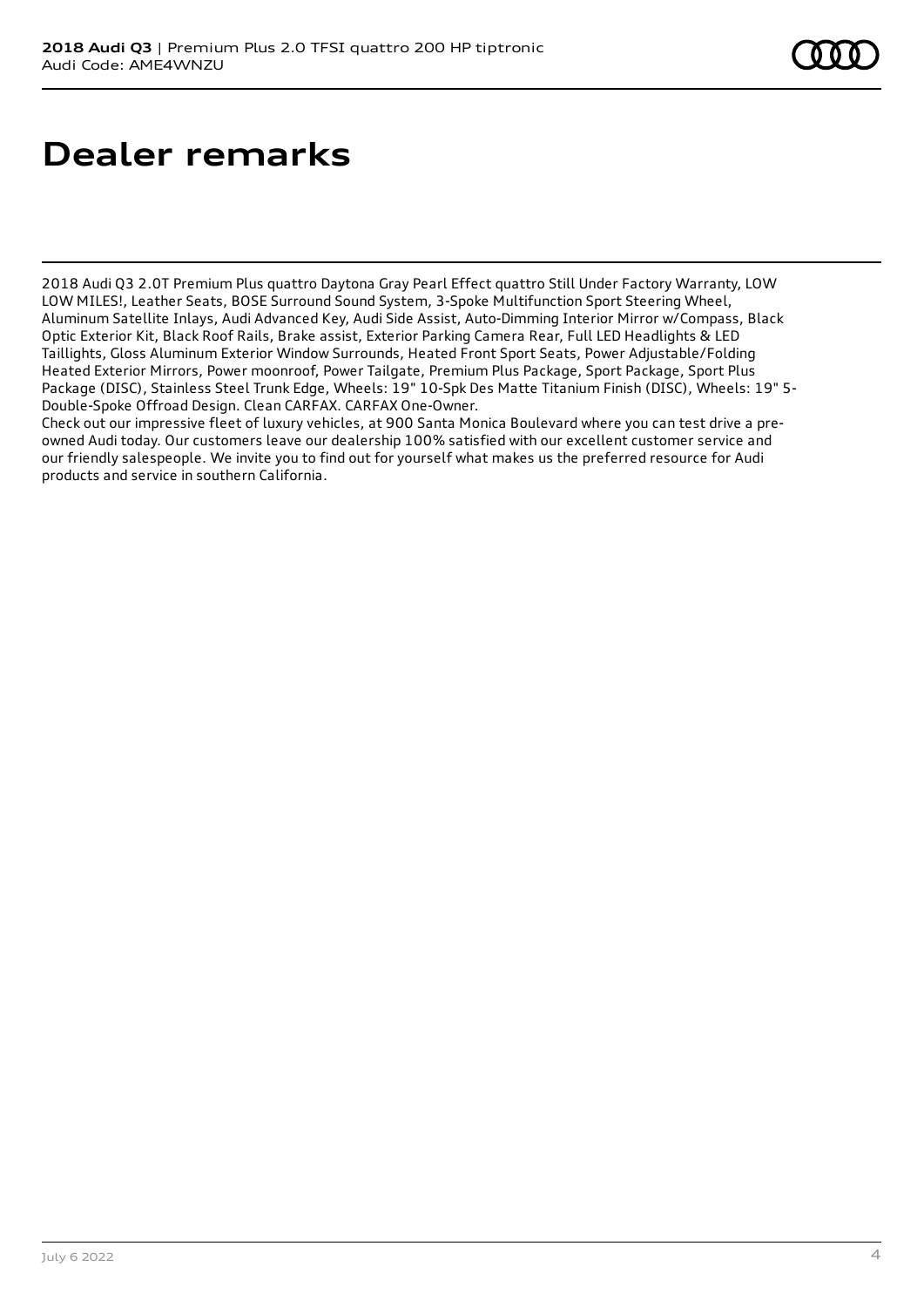## **Technical Specifications**

### **Engineering | Performance**

**Electrical system**

Alternator 14 Volt - 140A

Battery 12 Volt - 280A/68Ah

Engine type Four-cylinder

| Acceleration (0 - 60<br>mph)                | 8.2 sec. seconds                              |
|---------------------------------------------|-----------------------------------------------|
| Engine block                                | Cast-iron                                     |
| Induction/fuel injection Turbocharged/TFSI® |                                               |
| Cylinder head                               | Aluminum-alloy                                |
| Max. output ps/hp                           | 200 @ 5,100 - 6,000 @ rpm                     |
| stroke                                      | Displacement/Bore and 1,984/82.5 x 92.8 cc/mm |
| Top track speed                             | 130 mph mph                                   |
| Torque                                      | 207 @ 1,700 - 5,000 lb-ft@rpm                 |
| Valvetrain                                  | 16-valve DOHC                                 |

## **Transmission | Drivetrain**

| Drivetrain type      | Tiptronic automatic transmission<br>with quattro <sup>®</sup> all-wheel drive                            |
|----------------------|----------------------------------------------------------------------------------------------------------|
| Gear ratios: 6th     | 0.688:1                                                                                                  |
| Gear ratios: 4th     | 1.164:1                                                                                                  |
| Transmission         | Six-speed Tiptronic <sup>®</sup> automatic<br>transmission with quattro <sup>®</sup> all-<br>wheel drive |
| Gear ratios: 5th     | 0.860:1                                                                                                  |
| Gear ratios: 2nd     | 2.303:1                                                                                                  |
| Gear ratios: 3rd     | 1.556:1                                                                                                  |
| Gear ratios: Reverse | 3.422:1                                                                                                  |
| Gear ratios: 1st     | 3.949:1                                                                                                  |

### **Steering**

| Steering type                              | Electromechanical power steering<br>system |
|--------------------------------------------|--------------------------------------------|
| Turning diameter, curb- 38.7 ft<br>to-curb |                                            |
| Steering ratio                             | 16.4:1                                     |

### **Suspension**

| Magnetic Ride | N/A                               |
|---------------|-----------------------------------|
| Front axle    | MacPherson strut front suspension |
| Rear axle     | Four-link rear suspension         |

### **(1/2)**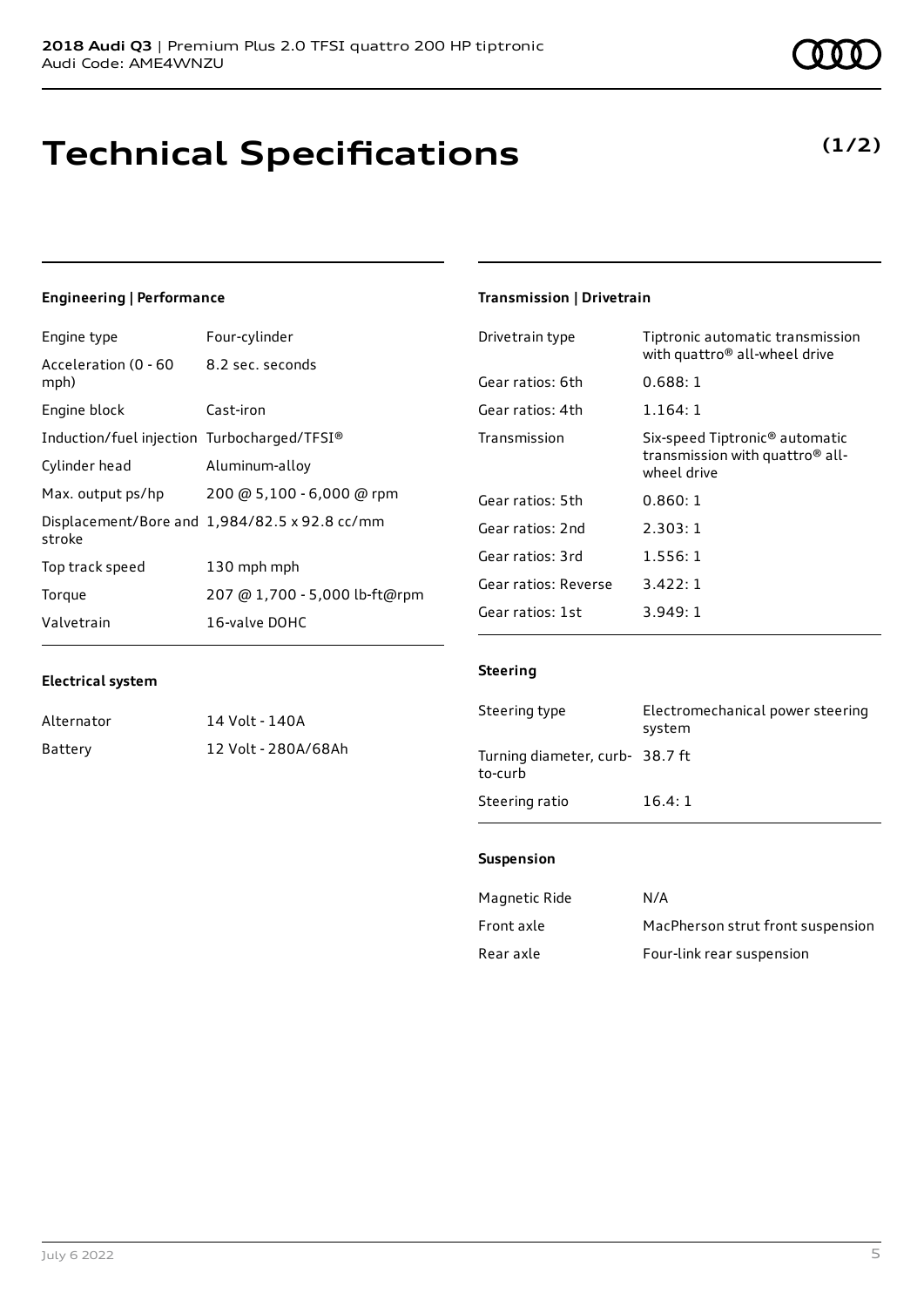### **Brakes**

| Front brakes         | 12.3 (ventilated disc) in                                         |
|----------------------|-------------------------------------------------------------------|
| Rear brakes          | $11.1$ (solid disc) in                                            |
| Parking brake        | Electromechanical                                                 |
| Body                 |                                                                   |
|                      |                                                                   |
| Material             | Fully galvanized steel unibody with<br>aluminum hood and tailgate |
| Corrosion protection | Multistep anti-corrosion protection                               |

### **Warranty | Maintenance**

| Warranty    | 4-year/50,000-mile Audi New<br>Vehicle Limited Warranty                                   |
|-------------|-------------------------------------------------------------------------------------------|
| Maintenance | 12-month/10,000-mile (whichever<br>occurs first) NO CHARGE first<br>scheduled maintenance |

### **Exterior Measurements**

| Height                           | 62.6 in  |
|----------------------------------|----------|
| Overall width without<br>mirrors | 72.1 in  |
| Length                           | 172.8 in |
| Wheelbase                        | 102.5 in |
| Drag coefficient                 | 0.32 Cw  |
| Overall width with<br>mirrors    | 79.5 in  |
| Track rear                       | 61.2 in  |
| Track front                      | 61.1 in  |
| Curb weight                      | 3,682 lb |

**Technical Specifications**

#### **Interior measurements**

| Seating capacity                          | 5                      |
|-------------------------------------------|------------------------|
| Shoulder room, rear                       | 53.6 in                |
| Head room with front<br>sunroof           | 37.0 in                |
| Leg room, rear                            | 31.1 in                |
| Head room with rear<br>sunroof            | 37.4 in                |
| Leg room, front                           | 40.0 in                |
| Cargo volume, rear<br>seatbacks up/folded | 16.7/48.2 cu ft, cu ft |

**(2/2)**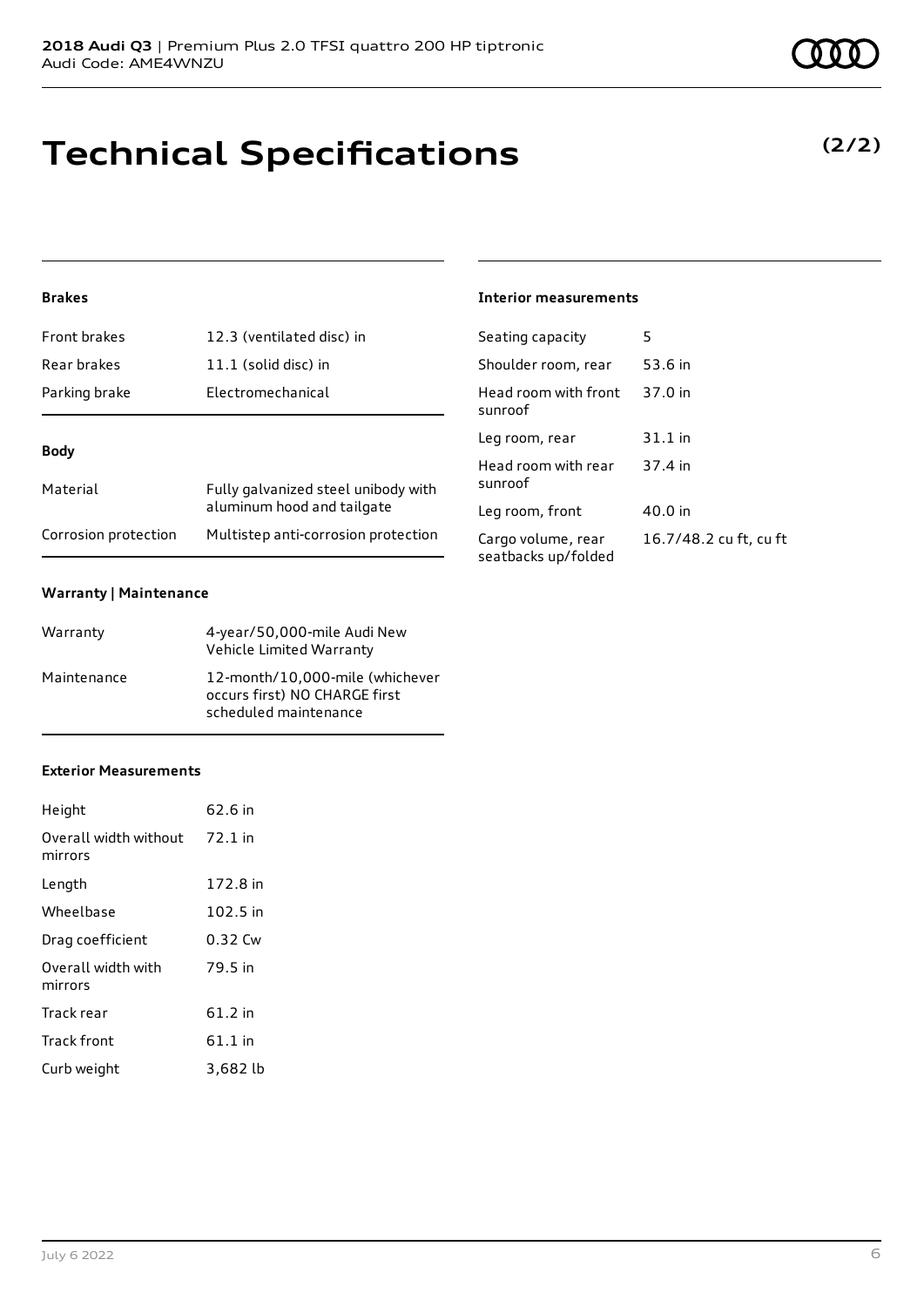## **Consumption- and emission**

### **Consumption by NEDC**

| urban       | 20 mpg   |
|-------------|----------|
| extra-urban | 28 mpg   |
| combined    | $23$ mpg |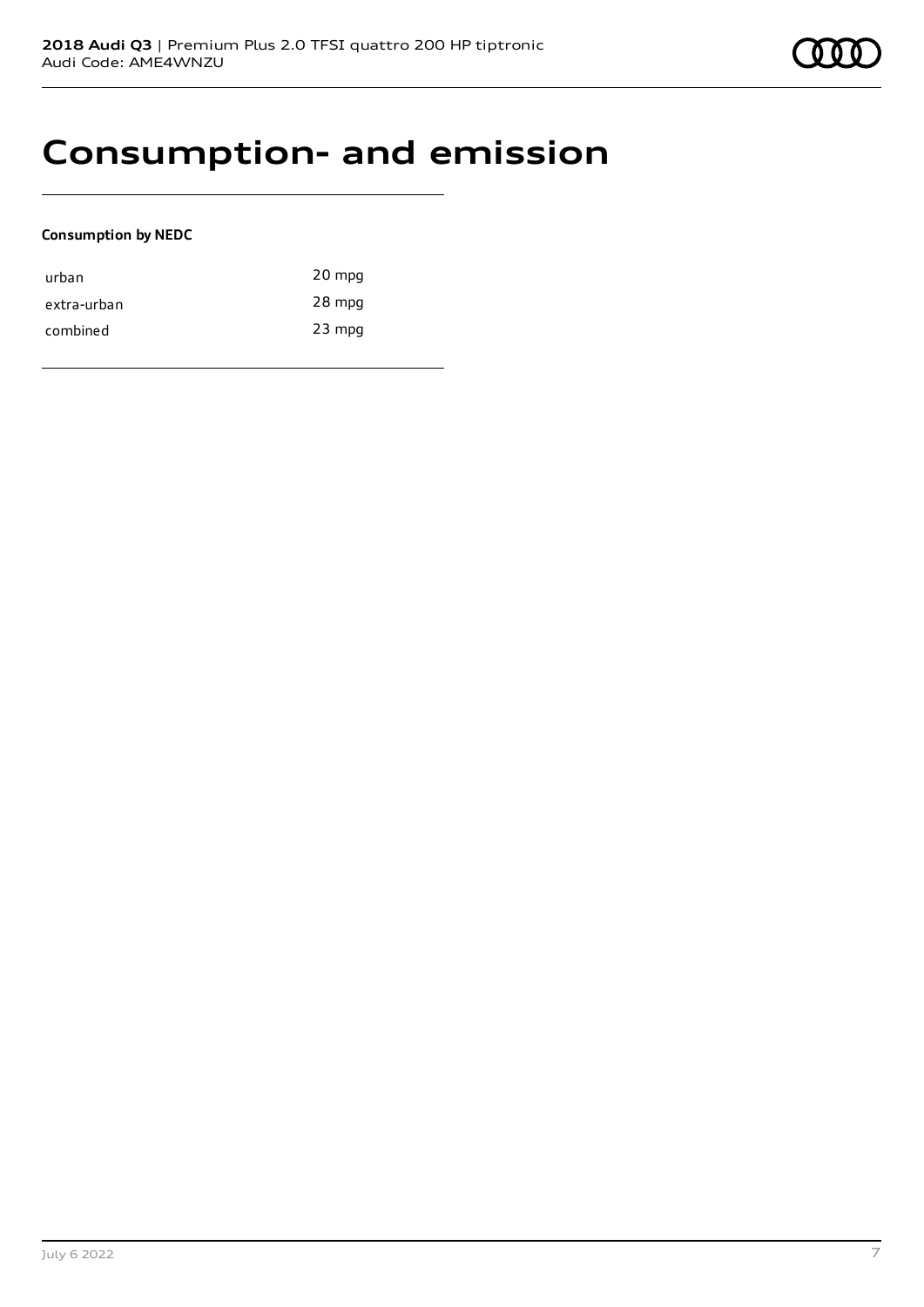## **Contact**

Dealer **Santa Monica Audi**

1020 Santa Monica Blvd 90401 Santa Monica CA

Phone: +13103939922 FAX: 3103953495

www: [https://www.santamonicaaudica.com](https://www.santamonicaaudica.com/)